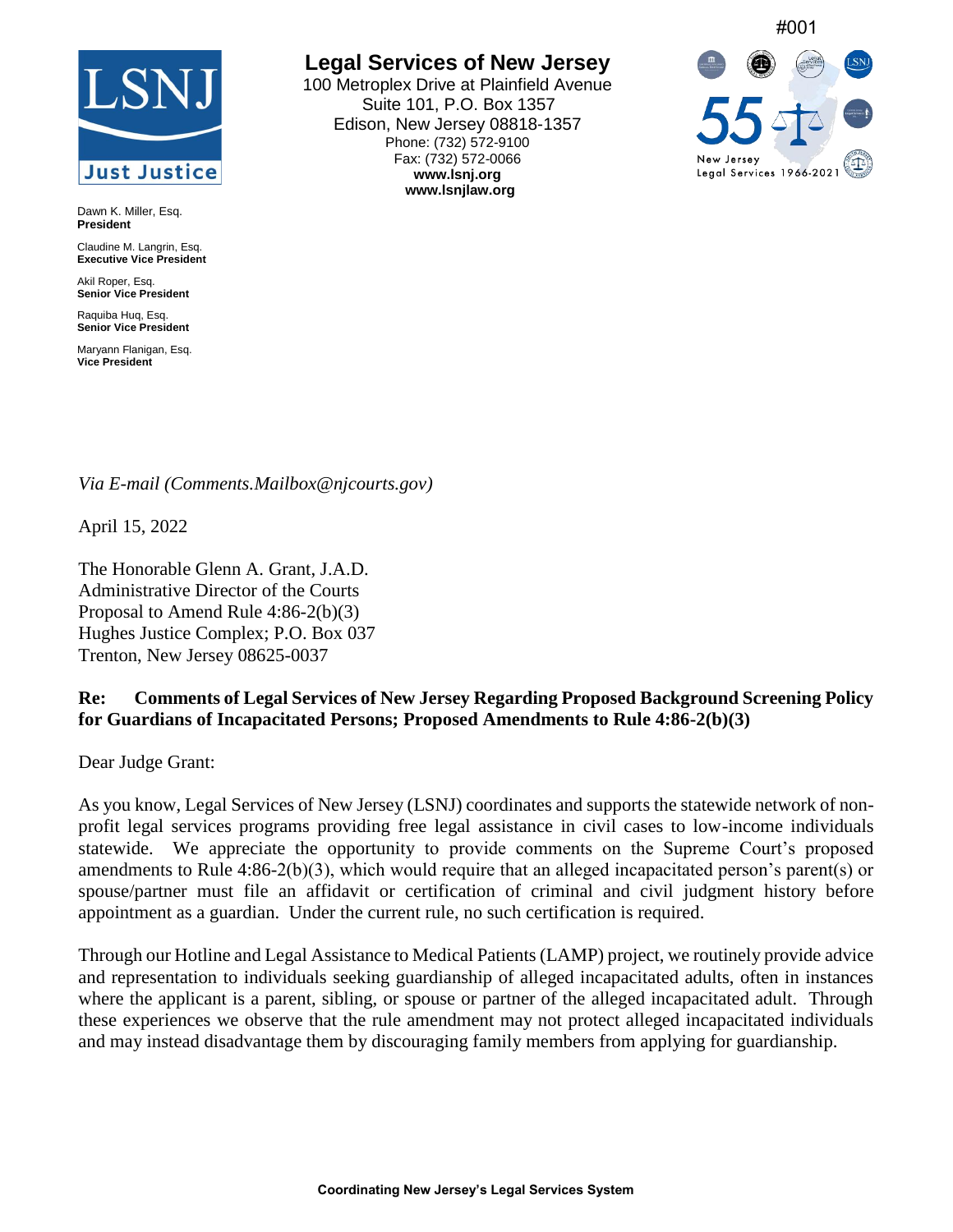As we set forth in previous comments regarding proposed amendments to R.  $4:86<sup>1</sup>$ , we are concerned that requiring a certification detailing the potential guardian's civil and criminal judgment history may result in a "chilling effect" and discourage otherwise well-qualified, responsible and capable individuals from serving as guardians for incapacitated individuals -- at a time when they are needed the most. Given the State's limited resources and considering the best interests of the incapacitated individual, this is deeply concerning. We have witnessed first-hand the devastating effect when a severely disabled individual lacks capacity to make emergency medical decisions for themselves, but no guardian is available.

We understand and appreciate the court's duty to protect vulnerable senior citizens and disabled individuals from financial exploitation. New Jersey, however, has successfully implemented many protections and mechanisms that protect incapacitated people from financial abuse by guardians including annual accountings, bond requirements (if the incapacitated person has more substantial assets), and educational videos and materials that must be reviewed prior to guardianship.

Additionally, while civil judgments may be reflected in a guardian's financial history, alone, they do not present a full and accurate picture of a potential guardian's character, financial acumen or ability to make medical decisions on behalf of a loved one. Moreover, isolating a history of judgments as a determining factor in a guardianship may have a disproportionate impact on low-income people who are more likely to have civil judgments issued against them. Similarly, in our observed experience, most bankruptcies are not caused by reckless spending but rather by financial hardship; many are filed by low-income New Jerseyans who simply cannot afford to deal with unexpected expenses stemming from the loss of a job, death in a family or accrual of medical bills (which, ironically, may have been incurred by the same incapacitated person now in need of a guardian).

As to the consideration of criminal records, we observe, as we did in our above-referenced previous submission, the potential for disparate impact on racial and ethnic minorities. We would suggest therefore, that any restrictions on potential guardianships due to criminal convictions be exercised only where strictly necessary under the circumstances and with appropriate time limitations applied. Best practices in the use of criminal records would also suggest that the applicant should only be required to disclose any criminal history in the later stages of the approval process, not during the initial application. *See, e.g., N.J.S.A*. 34:6B-11, et seq. (Opportunity to Compete Act).

Ultimately, we would suggest that parents, spouses and siblings who are proposed as guardians be exempt from filing the proposed affidavit or certification. However, if the court ultimately deems it necessary, then the requirements set forth in the certification should be appropriately limited, as follows:

- Although we have opposed bifurcating guardianships in most instances for our clients, any application for guardianship of the person and not guardianship of the estate, no certification concerning civil judgments or bankruptcy should be required;
- Any proposed guardian should be asked to disclose only civil judgments within the past seven years;
- Only indictable convictions (not disorderly persons or lesser offenses) involving relevant crimes such as fraud or physical violence should be considered, and only within the past five years;
- Expunged convictions should not be considered.

 $\overline{a}$ 

<sup>&</sup>lt;sup>1</sup> See Comments of Legal Services of New Jersey Regarding Proposed Background Screening Policy for Guardians of Incapacitated Persons; Proposed Amendments to Rule 4:86 from Legal Services of New Jersey dated January 26, 2021